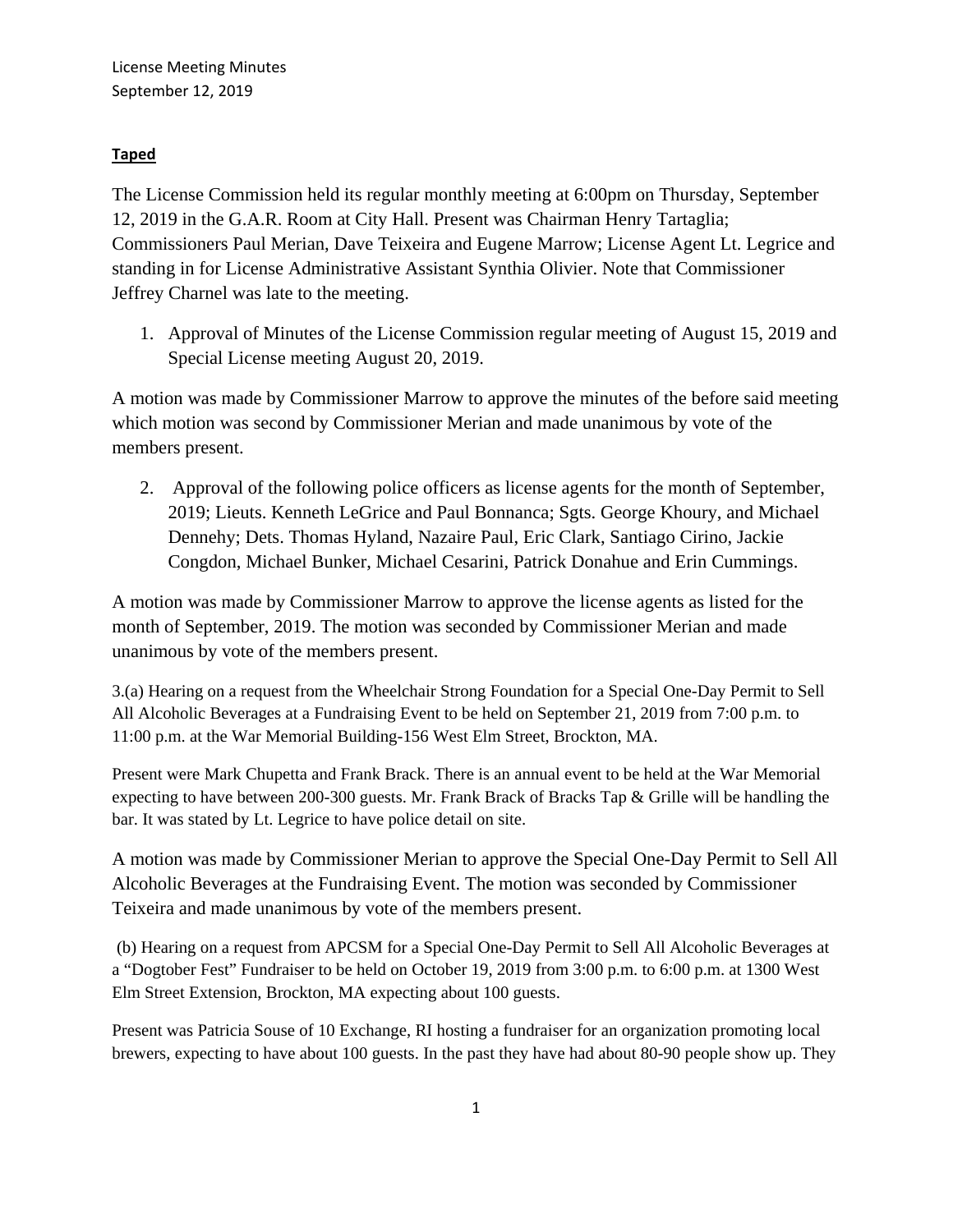would like to serve alcohol on premise, no police detail is needed. Lt. Legrice stated they can have All Alcohol permit because they are registered with the state.

A motion was made by Commissioner Marrow to approve the Special One-Day Permit to Sell All Alcoholic Beverages at the "Dogtober Fest" Fundraiser. The motion was seconded by Commissioner Merian and made unanimous by vote of the members present.

4.(a) Hearing on a request for a Special Events Permit from Entertainment Management Complex, LLC for a Wrestling Event to be held on September 14, 2019 from 5:00 p.m. to 10:45 p.m. at Campanelli Stadium-1 Feinberg Way, Brockton, MA.

Present was Tom Tracy of Hanson, MA. This wrestling event is held every year and they are hoping to have about 80-100 people. Police detail is needed for this event Lt. Legrice stated.

A motion was made by Commissioner Merian to approve the Special Event Permit from Entertainment Management Complex, LLC. The motion was seconded by Commissioner Marrow and made unanimous by vote of the members present.

(b) Hearing on a request for a Special Events Permit from Floripa Producoés Inc. for a Brazilian Concert to be held on September 29, 2019 from 10:00 a.m. to 8:00 p.m. at the Brockton Fairgrounds-600 Belmont Street, Brockton, MA.

Present were Marelo Malcher of 4334 Scott Mill Court, Saugus and George Carney, owner of Brockton Fairgrounds, to have a repeating event, but only the concert, no rodeo. They plan on having the main event at 5 p.m. and everyone out by 8 p.m. They plan on working with the police chief for police detail and was told they will be in place. Commissioner Merian wanted to know why the concert is done on Sunday instead of Saturday. Mr. Malcher stated a lot of the people attending work on Saturdays. Lt. Legrice asked why the gate is opening at 10 a.m. if music doesn't start till 1 p.m. This will only cause tailgating and disruption before the event even begins. Mr. Malcher stated he prefers to have cars that are coming from out of state to be there early to avoid traffic. Lt. Legrice suggested opening at 12 noon. Mr. Malcher stated he is willing to do whatever is asked of him to accommodate everyone. Lt. Legrice stated to put into a motion to have event open at 11 a.m. and music to start at 1 p.m. and end at 8 p.m.

A motion was made by Commissioner Merian to approve the Special Events Permit from Floripa Producoés Inc. for a Brazilian Concert contingent upon the fact that gate will open at 11:00 a.m., music to start at 1:00 p.m. and end at 8:00 p.m. The motion was seconded by Chairman Tartaglia and made unanimous by vote of the members present.

\*At this moment Commissioner Charnel enters the room to join the License Commission meeting.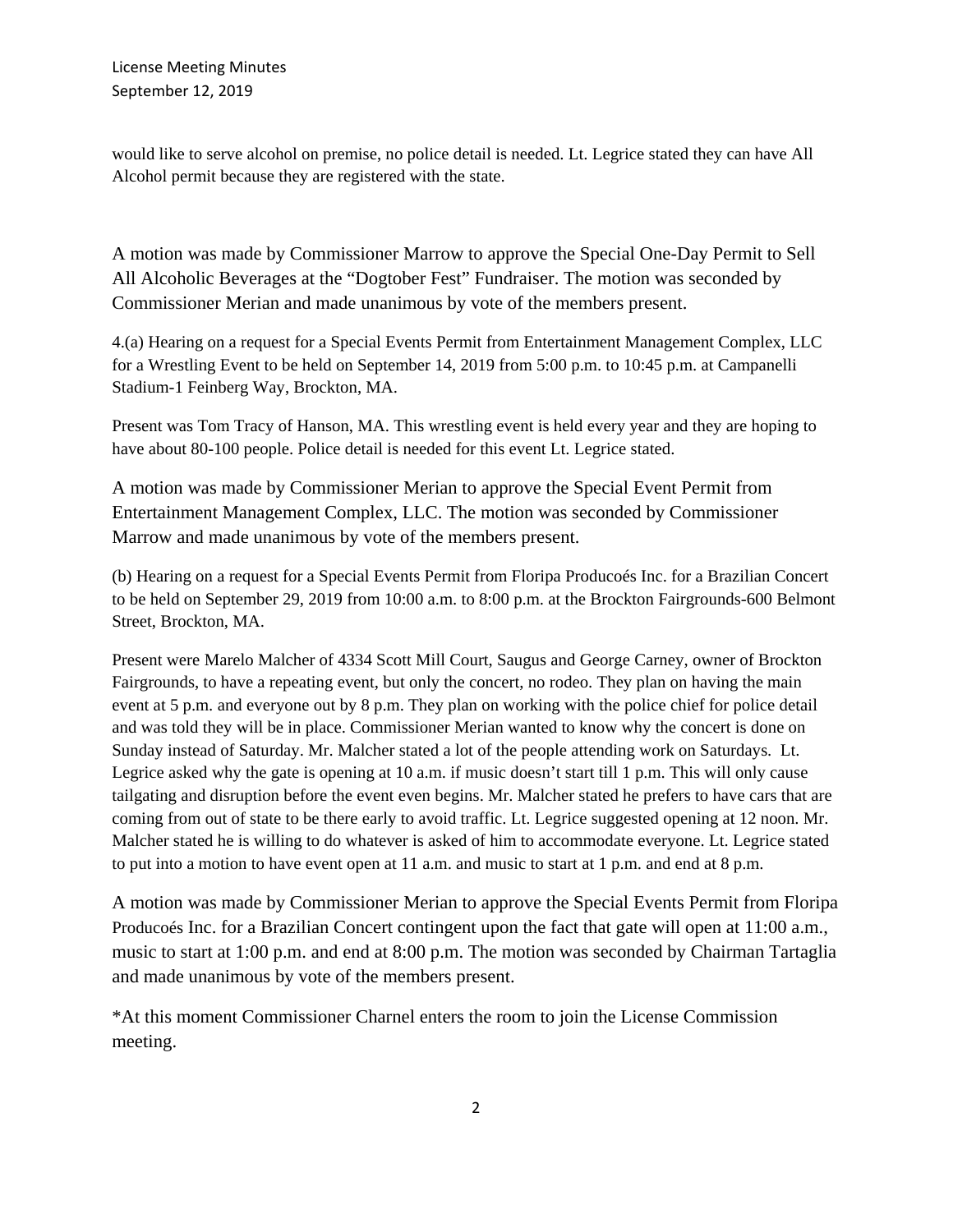5. Hearing on a request from South Side Motors to transfer a Class II Used Car Dealers license located at 491 Main Street, Brockton to Avon Auto Brokers.

Present were Dana Nessen of 24 Marshall Lane, N. Easton, MA and Francois Charduville of 574 Warren Ave, Brockton, MA. Mr. Nessen had tenant, John Thompson, in for 1 month and is looking to transfer the license back into his name to transfer to Marathon Motors. Commissioner asked if it was a purchase. Mr. Nessen stated no, it was leased out and now he is transferring license back into his name. Mr. Nessen provided a notarized letter stating this from Mr. John Thompson. Commissioner asked to see a copy of the lease with current owner. Mr. Charduville was able to provide a copy of his lease with Mr. Nessen. Commissioner Marrow asked if Mr. Charduville had experience which he has for 2 years and he has his tax returns to provide. Lt. Legrice stated Mr. Charduville would be allowed 20 vehicles on the lot with 18 for sale. Mr. Nessen stated the place is going to look really nice with a new roof going on the following week.

A motion was made by Commissioner Merian to approve the transfer of Class II Used Car Dealer License located at 491 Main Street, Brockton to Avon Auto Brokers for 20 vehicles, 18 for sale. The motion was seconded by Commissioner Charnel and made unanimous by vote of the members present.

6. Hearing on a request from Avon Auto Brokers to transfer a Class II Used Car Dealers license located at 491 Main Street, Brockton to Marathon Motors.

Present were Dana Nessen and Francois Charduville looking to have about 10-15 vehicles, but Lt. Legrice stated they could have about 20 vehicles with 18 for sale. The Board had heard their testimony in the previous agenda item above as it is all connected.

A motion was made by Commissioner Merian to approve the transfer of Class II Used Car Dealer License located at 491 Main Street, Brockton to Marathon Motors for 20 vehicles, 18 for sale. The motion was seconded by Commissioner Charnel and made unanimous by vote of the members present.

7. Hearing on a request from Hamad Pishdadian dba Mass Imports Inc. to transfer a Class II Used Car Dealer License located at 610 Main Street to Ramira Araujo dba Tony's Auto Sales, Inc. at 610 Main Street, Brockton MA.

Present was Attorney Creedon of 71 Legion Pkwy, Brockton, Ramira Araujo of 263 West Elm Street, Brockton and Manuel Barros of 399 Montello Street, Brockton. The business is between a father and daughter and they are looking to keep the hours the same and wanting no more than 26 vehicles for sale. The location is zoned in C2 and they will be keeping the same repair situation. Commissioner Charnel asked if the daughter had any experience and she stated she works at Capital Leasing. She will be on site, but it is father who has over 20 years of experience who will mainly be in charge. Lt. Legrice brought up some concerns he had regarding the property such as right of way consistently being blocked by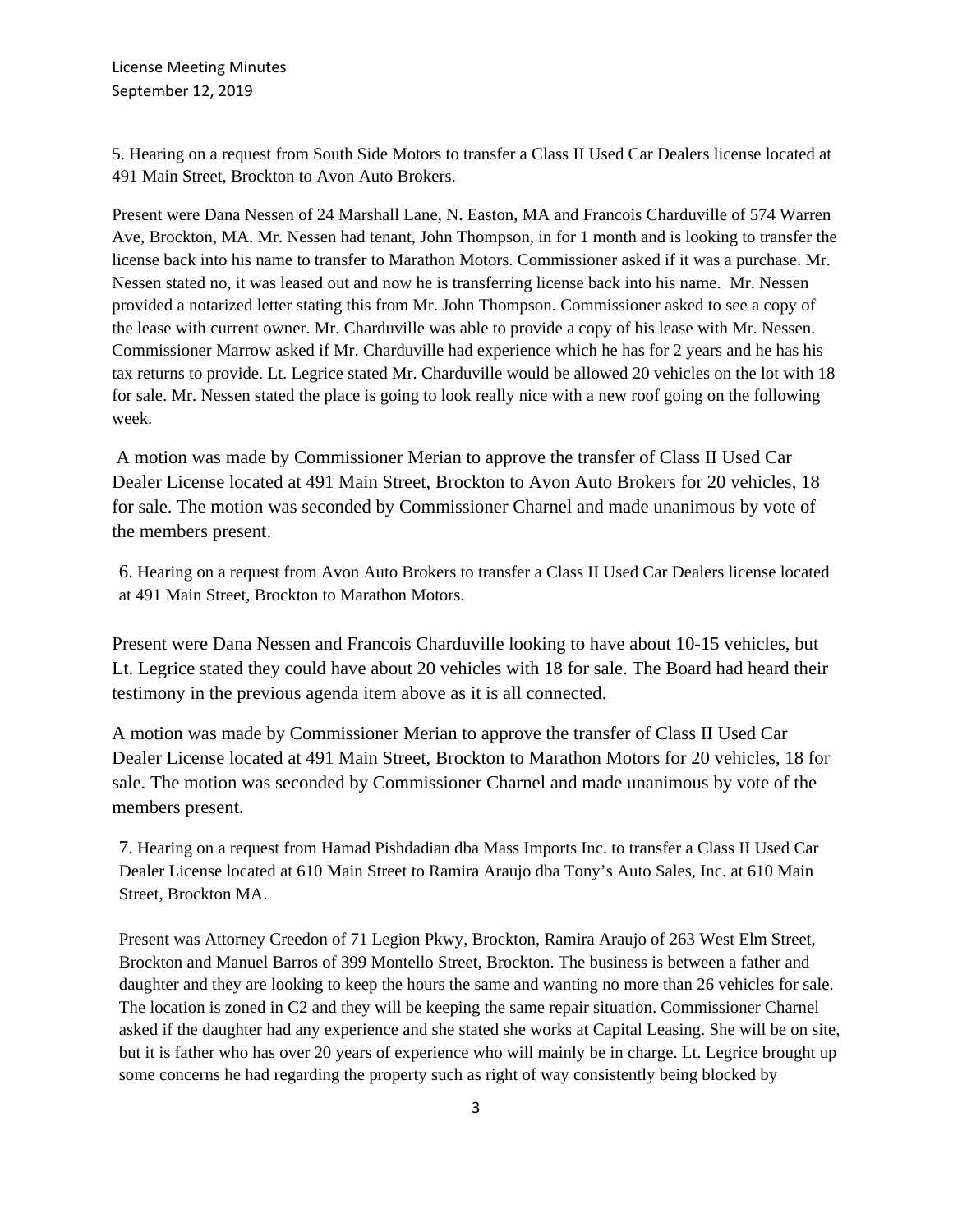vehicles, suppose to be 12 ft between rows and only 3 ft. Lt. Legrice did not have a chance to inspect the lot but is well aware of the area and property. The present license states no more than 24 vehicles.

A motion was made by Commissioner Marrow to approve the transfer of Class II Used Car Dealer License located at 610 Main Street to Ramira Araujo and Manuel Barros of Ramira Araujo dba Tony's Auto Sales, Inc. for 24 vehicles on lot, 24 for sale. The motion was seconded by Commissioner Teixeira and made unanimous by vote of the members present.

8. Hearing on a request from Norman Berkowitz dba Insurance Collision Center, Inc. to transfer a Class II Used Car Dealer License located at 50 Meadowbrook Road, Unit 7 to Jose Cardoso and Admilson Santos dba ICC Inc. at 50 Meadowbrook Road, Unit 7, Brockton, MA.

Present were Attorney Creedon of 71 Legion Pkwy, Admilson Santos of 8 Cushing Ave, Dorchester, MA, Jose Cardoso of 37 Claremount Ave, Brockton, MA, Norman and Elizabeth Berkowitz of 152 Dean Street, Brockton, MA. Norman has been running the business since 2002 and ready to transfer it over. Deputy Williams has notified owner of minor issues before going to City Council for repair license. Auto repair will be out back of Unit 7. Mr. Cardoso runs a tow company at Station Ave on Perkins Street. Lt. Legrice stated that 50 Meadowbrook has been a nightmare due to the entrance fence consistently being blocked by vehicles. Lt. Legrice stated if they can keep the area clean and clear, there shouldn't be any problems. Lt. Legrice will go back out to do another inspection. They are looking for 13 cars for sale but 25 vehicles on lot.

A motion was made by Commissioner Charnel to approve the transfer of Class II Used Car Dealer License located at 50 Meadowbrook Road, Unit 7 to Jose Cardoso and Admilson Santos dba ICC, for 25 vehicles on lot, 13 for sale. The motion was seconded by Commissioner Teixeira and made unanimous by vote of the members present.

9. Hearing on a charge brought by the local police against Mardom Liquors, Inc. dba Shanley's Liquor Store located at 429 Belmont Street for an alleged violation of **ABCC Rule 204 CMR 2.05 (2),** Permitting an illegality on the licensed premises, to wit: Chapter 138, Section 34, sale or delivery of an alcoholic beverage to a person under twenty-one years of age reported on August 7, 2019.

Present was Maria Vega and Denise Vega. They started off by saying all employees are trained under management and have 3 months to be TIP certified. They also go over the rules and regulations of selling liquor. All employees are TIP certified and have scanners that are up to date. They have since fired the seller and changed policy to state must be TIP certified prior to applying. The Chairman stated manager should be on premise. Ms. Vega stated she and her son are managers of the business and they are sometimes there but cannot be there all day, every day. Commissioner Marrow asked if Maria understands the seriousness of it because they have failed all 3 times that they have been stings. Meaning that Shanley's Liquor has not passed not once every time a sting is conducted. Maria stated she does understand the seriousness of the matter, hence making changes to the policy. Commissioner Charnel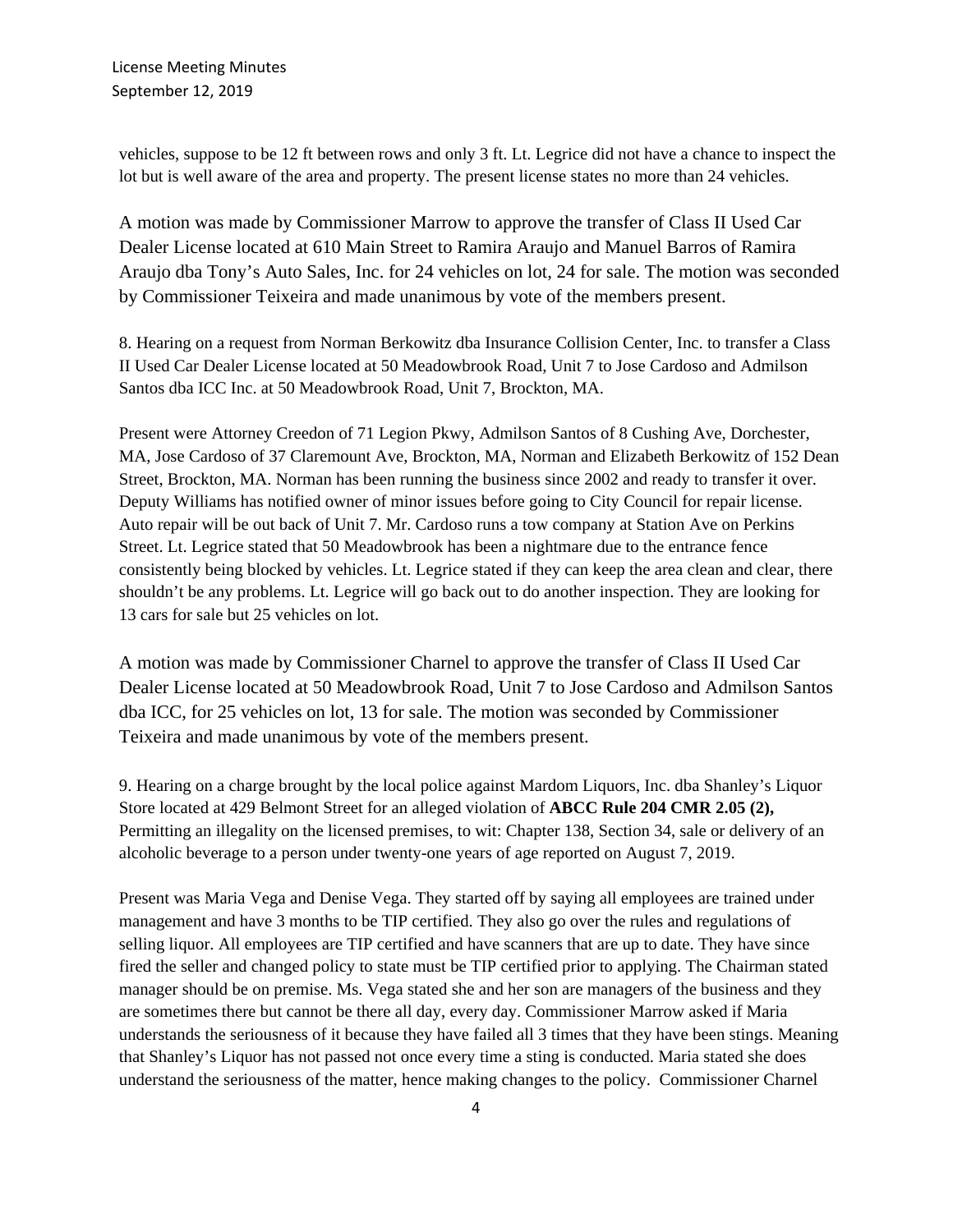stated all ids should be scanned, no buts. Commissioners urged Maria to do the right thing and take control of her business so as not to have to come before the License Board in the future because there will be more stings.

A motion was made by Commissioner Merian to approve for a 3 day closure, which will fall on a weekend, and will receive notice from secretary of which weekend that will fall on, and to make sure every individual is carded. The motion was seconded by Chairman Tartaglia and made unanimous by vote of the members present.

10. Hearing on a charge brought by the local police against Vicente Liquors and Tropical, located at 689 Main Street for an alleged violation of **ABCC Rule 204 CMR 2.05 (2),** Permitting an illegality on the licensed premises, to wit: Chapter 138, Section 34, sale or delivery of an alcoholic beverage to a person under twenty-one years of age reported on August 7, 2019.

Present was Attorney Scott Rubin of 71 Legion Pkwy, Brockton, Alino Rodrigues the owner and his partner of Vicente Liquors and Tropical. Mr. Rodrigues stated every individual working at Vicente has to sign liquor policy. The clerk that failed the sting has been at Vicente for 4 years and recently became Head Cashier. She signed policy on February 19, 2019 and on July 19, 2019. Chairman asked how the process of buying liquor at the grocery is handled due to them receiving large sales from the grocery portion. Mr. Rodrigues explained how the process is done if someone is grocery shopping but also looking to purchase alcohol, cashier has to enter in date of birth when prompted by register. On this particular day, that was not done and Head Cashier overrode the transaction. Vicente's at one point sold All Liquor and have scaled down to Beer & Wine. They have been selling liquor since 2003 and have a pretty good track record of passing sting operations. Mr. Rodrigues stated they have Loss Prevention on site and they are looking into getting the same scanning system as Blanchard's. Commissioner Marrow asked what action was taken with the Head Cashier. Mr. Rodrigues stated that they have reassigned her to a different duty in the back not involving registers. Mr. Rodrigues is a firm believer of giving people second chances and he has never had any issues with this particular employee. Due to this being a first offense, it was voted to have a letter placed in their file.

A motion was made by Commissioner Charnel to approve for a letter to be placed in their file for 1<sup>st</sup> offense. The motion was seconded by Commission Merian and made unanimous by vote of the members present.

11. Hearing on a charge brought by the local police against Fuh's Enterprises, Inc. dba Dylan's Bar & Grill located at 787 Centre Street, Brockton for an alleged violation of **ABCC Rule 2.05(2),** to wit: "No license for the sale of alcoholic beverages shall permit any disorder, disturbance or illegality of any kind to take place in or on the licensed premise. The licensee shall be responsible whether present or not." Reported on May 13, 2019 at 0100hrs, 0457hrs and 0515hrs and June 24, 2019 at 0057hrs.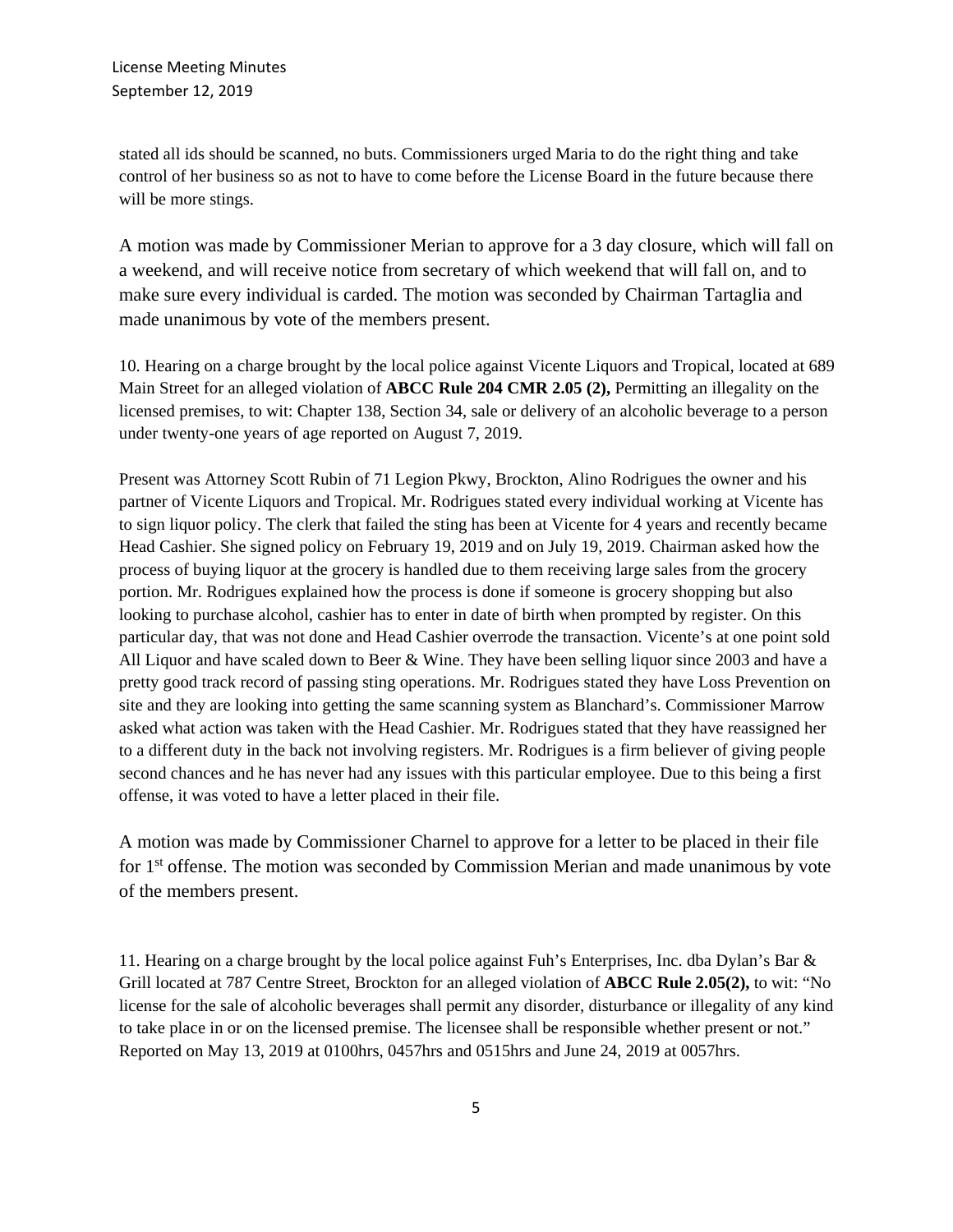Present was Attorney Jon D. Aieta representing Paul Fuhs, Assistant City Solicitor Aileen Bartlett representing the City, Detective Eric Clark and Detective Nazaire Paul.

Assistant City Solicitor Bartlett began by giving her opening statement that during these incidents a number of violations came up in reviewing the surveillance tapes, including failure to notify the police of the shootings, destroying evidence which was shown on the tape, letting patrons in after the cut off time and self-serving liquor.

Attorney Aieta from McDermott Law Office of 28 State Street, Quincy, MA gave an opening statement stating he is representing Mr. Paul Fuhs and Mr. Fuhs will be the only one testifying.

The Detectives were sworn in by Assistant City Solicitor Aileen Bartlett.

The first testimony came from Det. Clark who gave his testimony on what is going on in the video. Det. Clark stated that Officer Montrond was patrolling the area and Dylan's when he was flagged of an individual spilling drink. This is when Officer Montrond ran into an individual he previously knew, who will later be known as the victim who got shot. Det. Clark then went on to explain what took place in the video and noted that the video time is 4 hours off. Det. Clark stated the fight went on for about 3 minutes where one of the individuals is the one who later was shot, no one contacted the police. He described the layout of the bar and where the doors were in relation. Detective Clark stated he can also see that patrons are self serving at 1:36 a.m., 20 minutes before closing and the bottle of alcohol is still on the counter. The entrances were not properly monitored which caused the aggressor to reenter the establishment.

Detective Paul is called up and asked about the call from Shot spotter. Det. Paul stated the first call came from the area of 311 Quincy Street, Brockton. Det. Paul explained that the call is not always accurate on location. They received a call from the Brockton Hospital stating they had an individual with gunshot wombs that came from Dylan's Bar. That is when they knew the incident originated from Dylan's Bar and headed there. He interviewed the bar tender who stated she did hear the gunshots, but ran inside the walk-in freezer to hide. The acting manager, James Davis, stated he thought the shots were fireworks. Attorney Aieta asked Det. Paul if Mr. Fuhs cooperated with police when asked to see the video footage which Mr. Fuhs did cooperate fully.

Mr. Fuhs is brought up to give his testimony. Mr. Fuhs stated he has lived in Brockton for over 30 years and has owned the bar since 2002. Mr. Fuhs stated he had put two individuals, James Davis and Frank Frederick, in charge that were interested in purchasing the business from Mr. Fuhs. He gave them an opportunity to run the establishment and hire their own staff to get a feel for how it was like to run a bar before purchasing. Chairman stated to Mr. Fuhs that he must be aware that he must come before License Commission to approve change of manager. Mr. Fuhs stated yes he is aware and that was a bad decision on his part. After the second incident was when Mr. Fuhs took back control and fired everyone. He is no longer selling business to the individuals and closed down the business for 15 days. Lt. Legrice stated that the business has a closing of 1:00 a.m. and not 2:00 a.m. Chairman re stated the issues that arose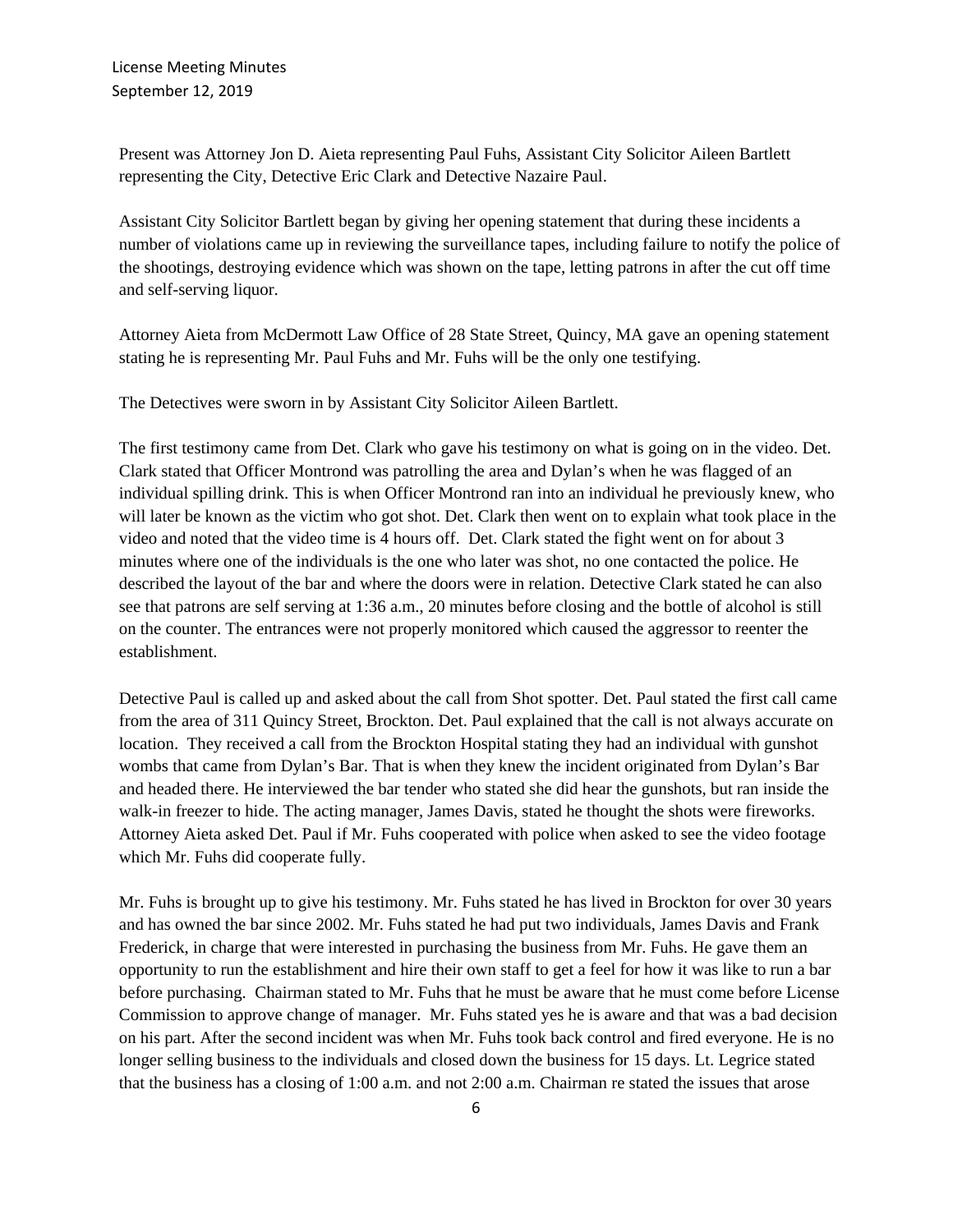during the viewing of the surveillance tape which were serving an hour after closing, letting people in after hours and destroying of evidence and that these are all serious violations. Mr. Fuhs was asked if he reviewed the tapes on a regular and even after he had put the two individuals in charge. Mr. Fuhs responded that when he was at the business, he reviewed the tapes every night. But after handing the responsibilities of managing the facility, he stopped reviewing the tapes and that was a lapse of judgment on his part. Commissioner Marrow stated after giving the two individuals the responsibility of running the bar, Mr. Fuhs dropped the ball and did not protect his business.

Assistant City Solicitor Aileen Bartlett went over the facts of the violation in closing and that there were patrons self serving alcohol, there was a fight in the establishment were no one called the Brockton Police Department, concealing of evidence, letting people in after hours which is a clear violation of the ABCC rules and regulations. The City is asking for an automatic roll back from 1:00 a.m. to 12:00 midnight and closure for 30 days.

Attorney Aieta in closing stated Mr. Paul Fuhs made a bad decision which he regrets and has lost clientele due to these incidents. When Mr. Paul Fuhs found out about the incident, he immediately fired all staff and closed the business down. Mr. Fuhs has been totally cooperative with the police in their investigation. Attorney Aieta is asking if the License Board can treat as a 2nd violation.

A motion was made by Commissioner Merian to find Fuhs Enterprises, Inc. dba Dylan's Bar & Grill located at 787 Centre Street, Brockton guilty on violations of **ABCC Rule 2.05(2),** to wit: "No license for the sale of alcoholic beverages shall permit any disorder, disturbance or illegality of any kind to take place in or on the licensed premise. The licensee shall be responsible whether present or not." The motion was seconded by Commission Charnel and made unanimous by vote of the members present.

A motion was made by Commissioner Charnel to suspend the license for 45 days and roll back to 12:00 midnight indefinitely, but may return in 1 year for review. The motion was seconded by Commissioner Teixeira and made unanimous by vote of the members present.

Attorney Aieta asked if they can stay the closure until an appeal has been made at the ABCC. The board agreed to stay the closure but the roll back starts immediately.

No new business or communication to come before the License Commission.

A motion was made by Commissioner Merian to adjourn the License Meeting scheduled for September 12, 2019. The motion was seconded by Commissioner Charnel and made unanimous by vote of the members present.